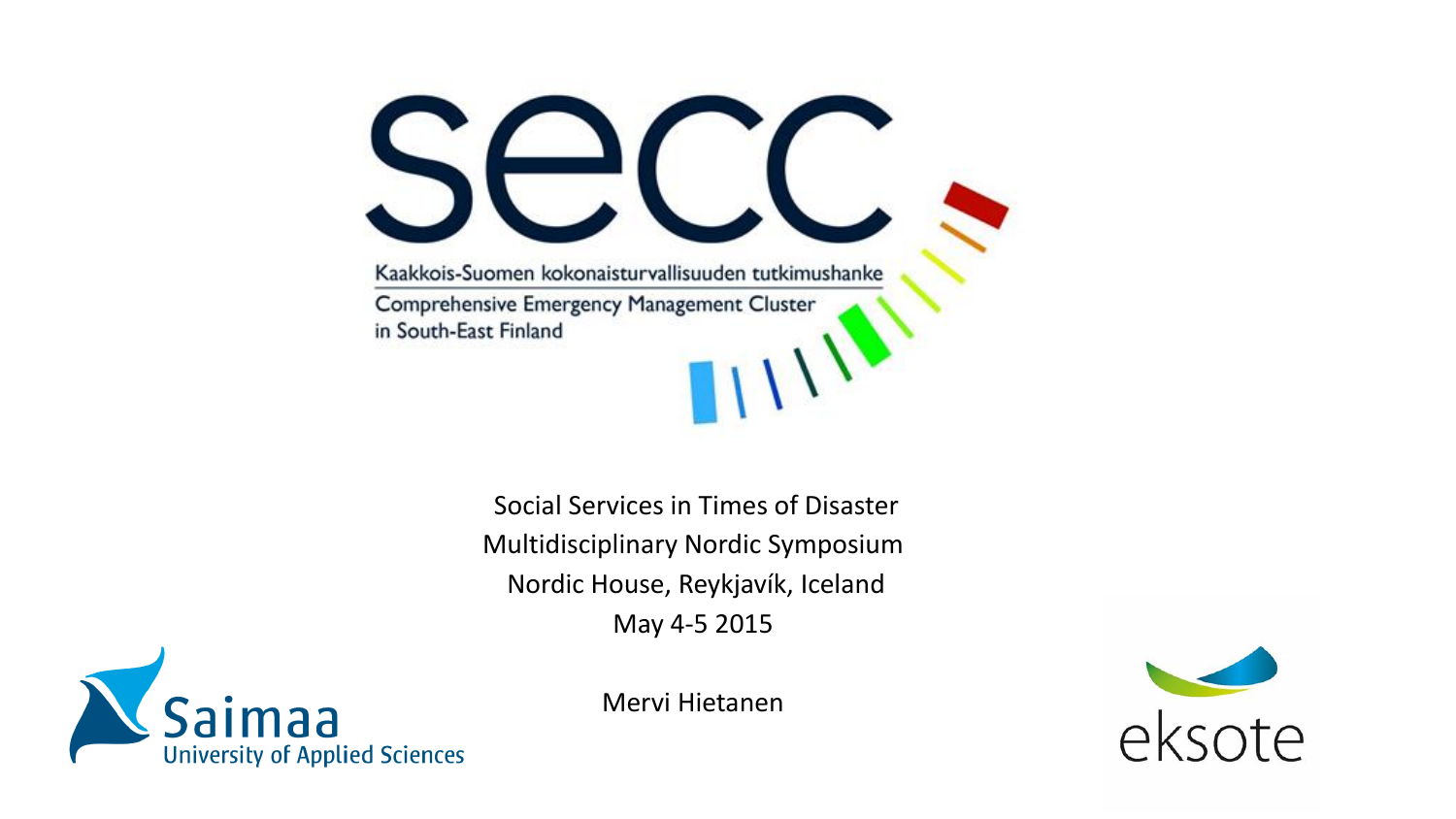Project SECC 2015-2017 is co-organized by South Karelia Social and

Health Care District (Eksote) and Saimaa UAS with multidisciplinary

clusters.



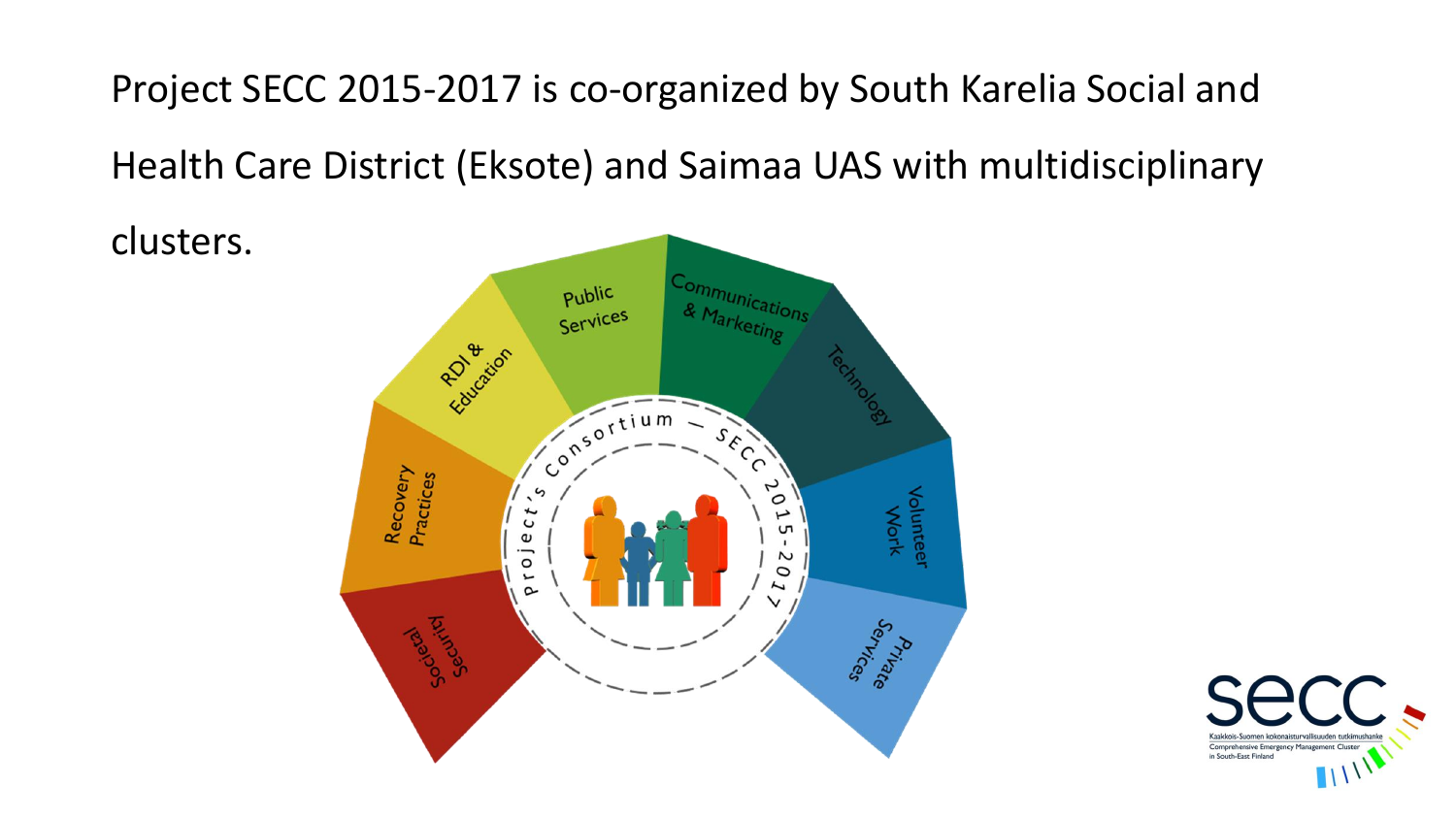## Aim of the Project SECC 2015-2017

The aim of the study is to identify the area of preparedness development needs of health and social services. One of the project's objectives is to create an operational scenario that can be modelled for the entire nation.

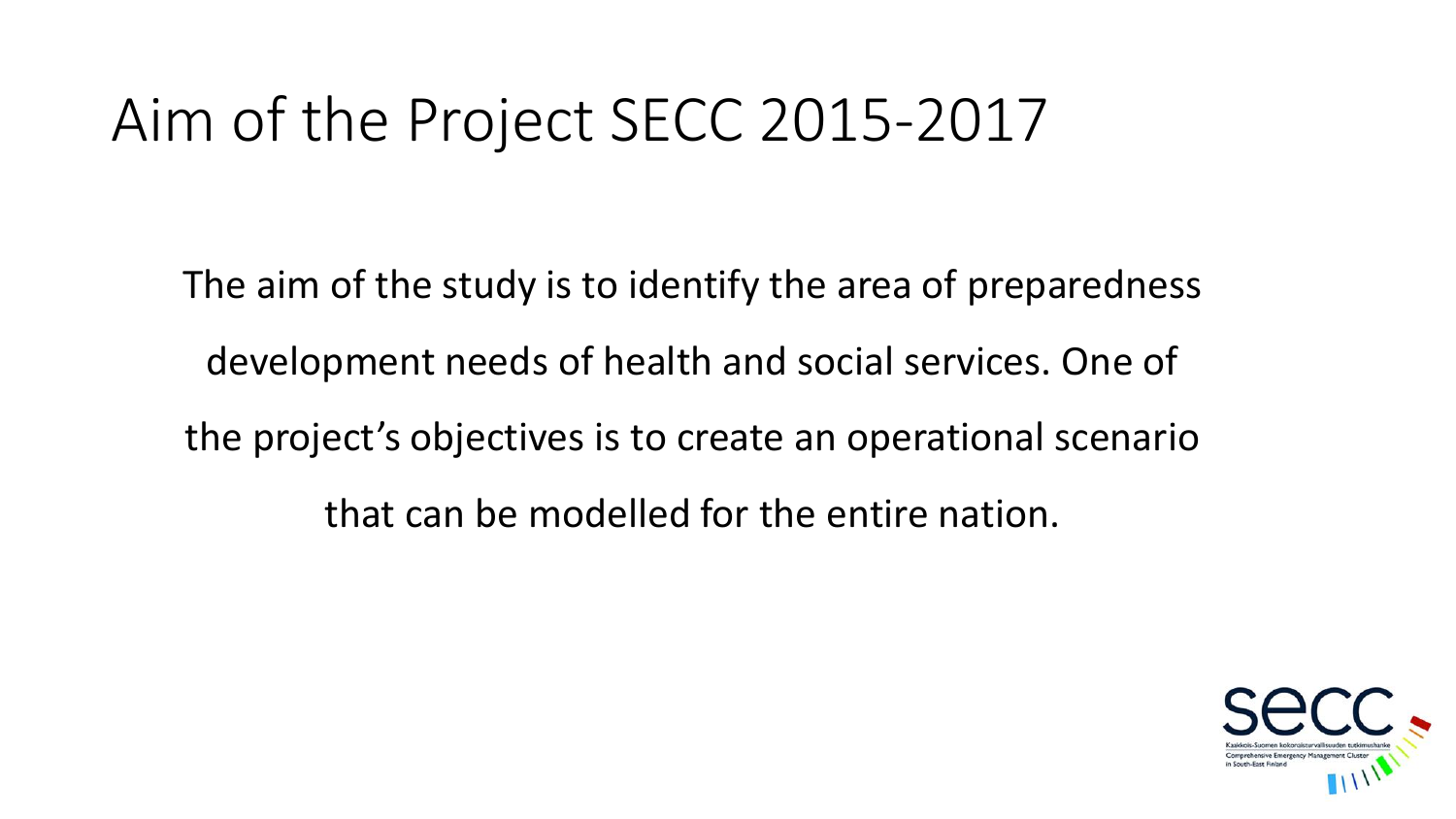# Symposium 17th September 2015 in Lappeenranta

The symposium brings together experts including administrators, academics and students as well as stakeholders working in the field of regional threats and preparedness.

The symposium consists of keynote speakers' inspiring presentations and functional workshops. The purpose of the day is to share and gather information alongside generating ideas of new innovations in the area of comprehensive security.

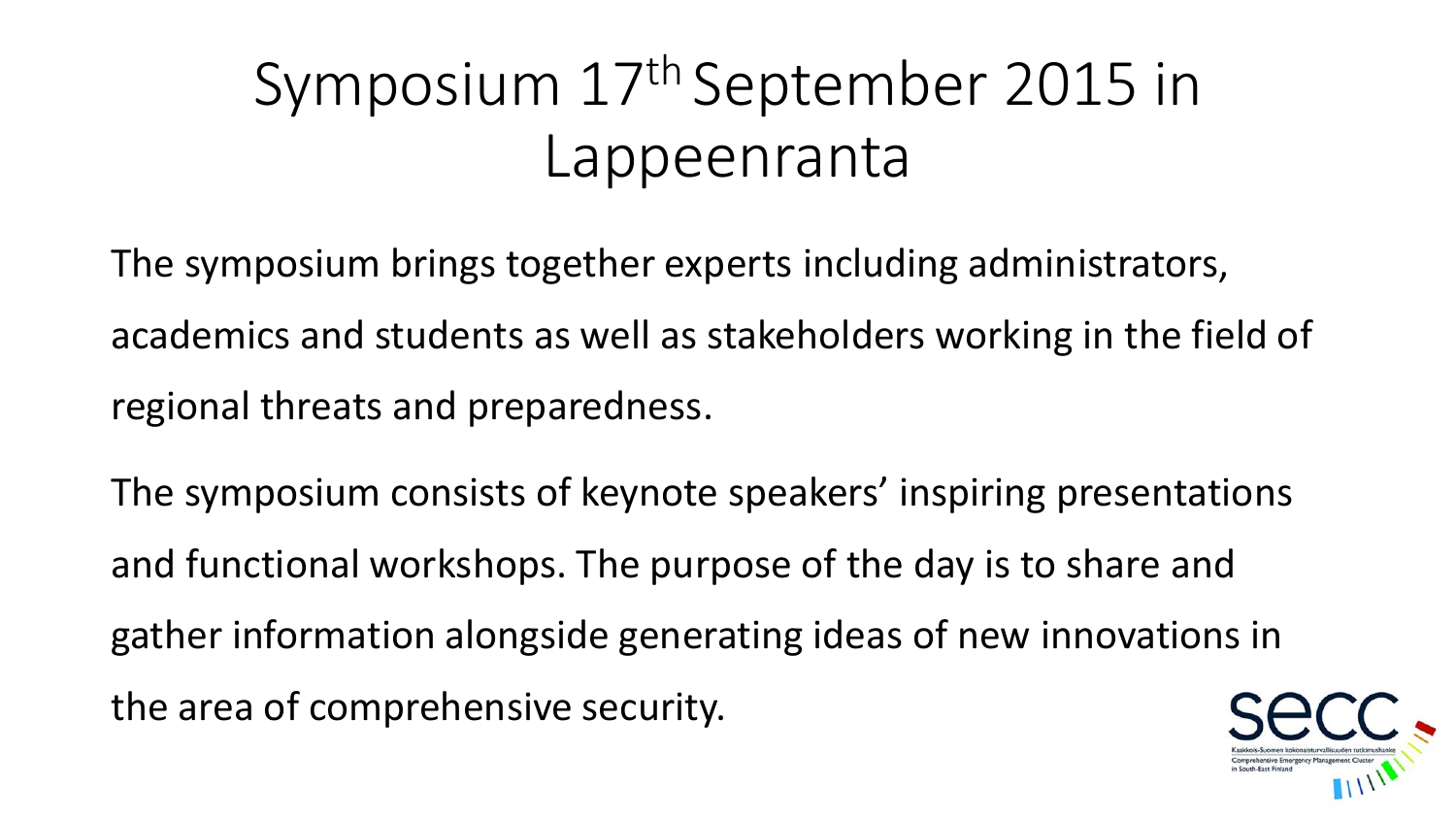## Methodology

- To study few major incidents from Finnish history of past incidents that have tested the systems capacity to cope the situation
- The Symposium benchmark the current situation in South-Karelia district by outcome that participants produce during simulations
- SECC multidisciplinary clusters that are generated by project, study through scenario (that will be performed by emergency management rehearsal in autumn 2016) the future challenges and needs for development in South-Karelia´s preparedness

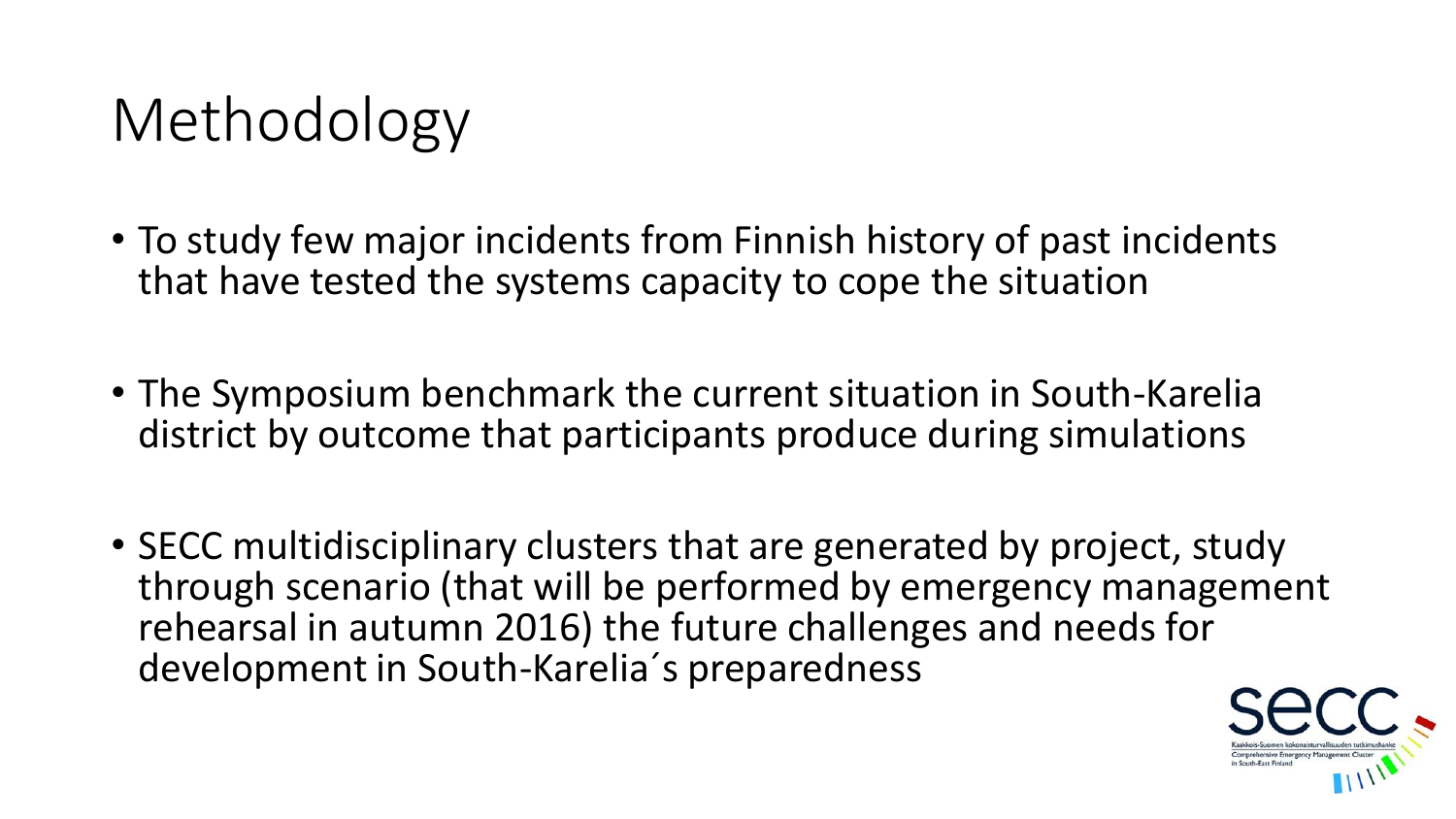### Timetable

### **2015-** May The Nordic Symposium, Island. Partnership with similar Projects Planning Symposium 2015 "Situation Pictures of Crises" Project methodology planning and forming clusters & partnerships June Decisions of funding's end of June Starting the Project August Registration in Symposium opens 17<sup>th</sup> September The Symposium 2015 "Situation Pictures of Crises" December First results of Project are published

#### **2016-**

| April    | Urban emergency day for South-Karelia district citizens |
|----------|---------------------------------------------------------|
| November | Emergency management rehearsal in Lappeenranta          |

#### **2017-**

March The Project closing-up Symposium?